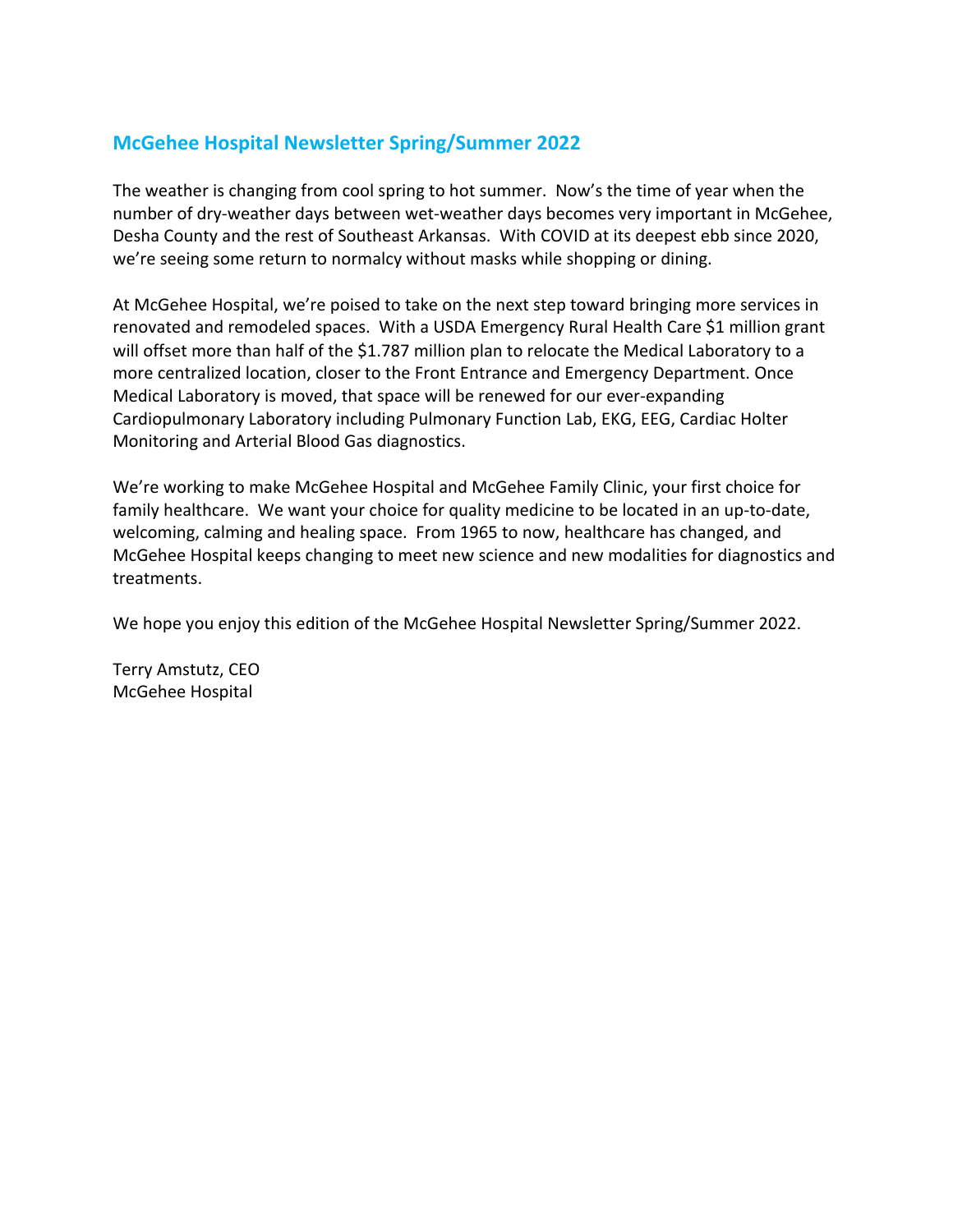## Summer 2022 #3<br>McGehee Wellness McGehee<br>Hospital Summer 2022 #3 Update



**Our Mission** It is the mission of McGehee Hospital to provide personalized healthcare using conventional and innovative services.

#### Our Values

In order to fulfill our mission and serve our community to the best of our ability, it is important that all members of our team adhere to our Core Values with every action and interaction. Our Core Values: *Service, Honesty, Respect, Stewardship and Performance* are explained at mcgeheehospital.org.

McGehee Hospital McGehee Family Clinic and Specialty Clinic

#### Publisher

Bob Lucky Share the Pride Foundation

#### **Editor**

Terry L. Amstutz, FACHE President and Chief Executive Officer

#### McGehee Hospital

900 North Third Street McGehee, AR 71654

.

# Annual epo 2022



*Terry L. Amstutz, FACHE President and CEO*

*McGehee Hospital's mission to provide personal and innovative healthcare plays a key role in keeping our community healthy, strong and vibrant.*

**McGehee Hospital** is proud to provide personal and innovative healthcare to Southeast Arkansas. We care for everyone, with our doors open 24 hours a day, seven days a week, 365 days a year. Each year, we provide care to thousands of our neighbors to keep our community healthy, strong, and vibrant. This record of service is, and always will be, our most valuable contribution to McGehee, Desha County and the surrounding five counties.

### Calculating the Total Impact of McGehee Hospital

| <b>Total Jobs Provided/Created</b>                                                                       | 220                                |
|----------------------------------------------------------------------------------------------------------|------------------------------------|
| <b>Economic Impact</b><br><b>Payroll impact</b><br>Non-salary spending impact<br><b>Capital spending</b> | \$12,947,000<br>\$9,710,000<br>\$0 |
| <b>Total Impact</b>                                                                                      | \$22,657,000                       |

 *Continued on page 2*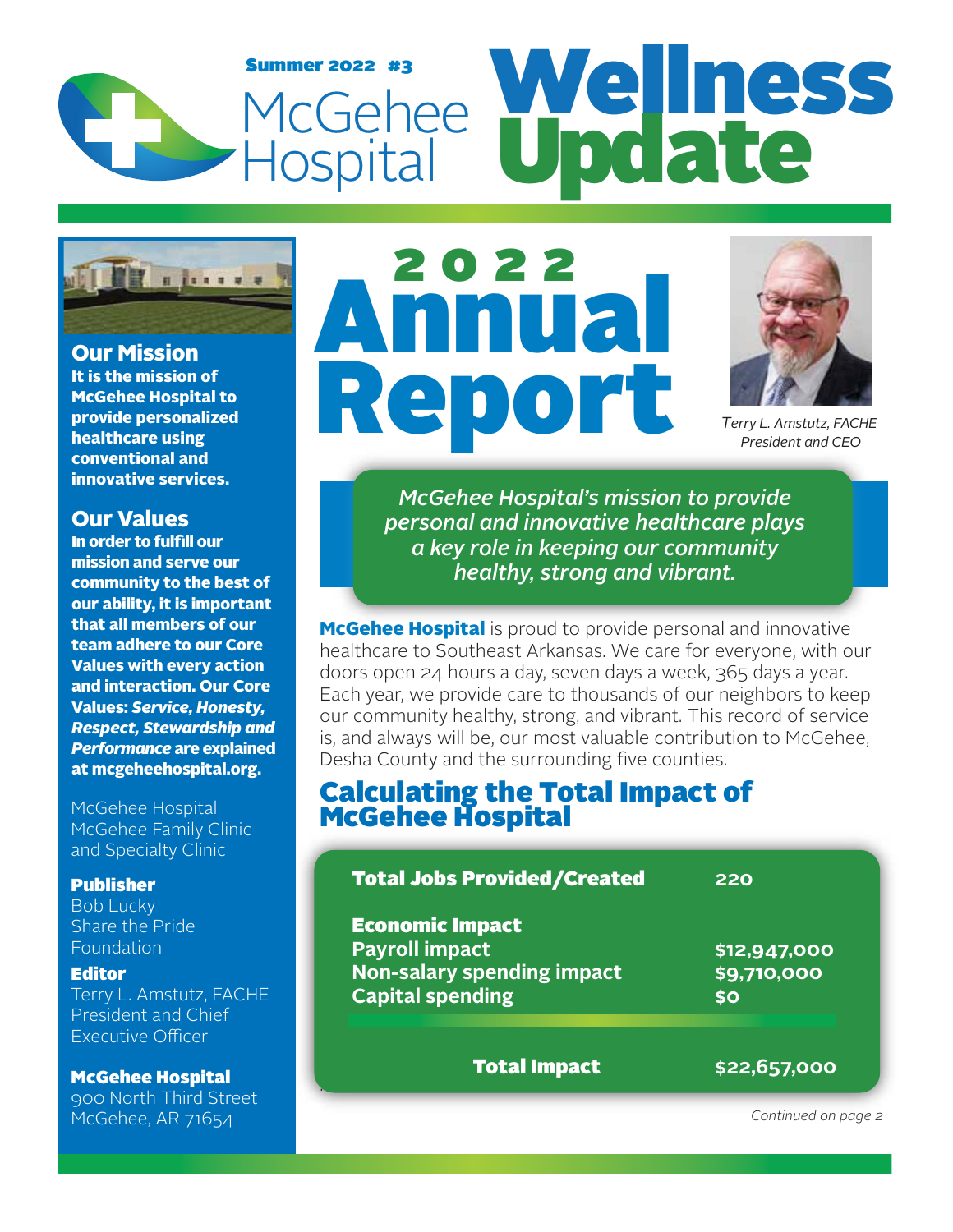**Throughout Arkansas hospitals strengthen** the infrastructures of our communities.

Arkansans rely on local hospitals to:

- Provide high-quality, efficient healthcare.
- Proactively respond with holistic care for neighbors throughout your lifetimes, whenever illness or injury strikes.
- Serve as a community safe harbor during and after emergencies and disasters.
- Provide comfort at the end of life.
- Educate neighbors about preventing and managing chronic diseases, while promoting practices that support health and well-being.
- Serve marginalized communities with access to state-of-the-art healthcare technology at our hospital and Family Clinic.
- Retain and attract new healthcare services, businesses, and industries to Southeast Arkansas – resources that are essential for growth.

**McGehee Hospital's impact** on our local and regional economy is primarily through the professionals we employ and the direct impact of their spending. McGehee Hospital is critical to the economic viability of our community and Southeast Arkansas. We are a major employer and purchaser of goods and services. Our healthcare allows neighbors to be productive, contributing citizens.

### An Economic Anchor For Our Community

In addition to enhancing the health and well-being of the communities it serves, McGehee Hospital also contributes significantly to the area's economic health. The most recent estimated total annual economic impact of McGehee Hospital was \$22,657,000.

## Providing Well-Paid, Consistent Employment

- McGehee Hospital employs 220 professionals, with a total payroll of \$7,163,000. Hospital payroll expenditures serve as an important economic stimulus, creating and supporting jobs throughout the state and in local economies.
- Dollars earned by McGehee Hospital employees and spent on groceries, clothing, mortgage payments and rent, generate approximately \$12,947,000 in economic activity and create an additional 220 jobs in our local economy.

### Improving Infrastructure for All Arkansas Residents

- Beginning in 2022, McGehee Hospital will spend \$1,787,000 to renovate an unused part of the original structure into a 21st century Medical Laboratory and Cardiopulmonary Lab with diagnostics and treatments at home in McGehee.
- Dollars spent by McGehee Hospital generate approximately \$9,710,000 for our economy.

### Stimulating the Local Economy with Purchases of Goods & Services

 • McGehee Hospital spends \$5,372,000 per year on the goods and services it needs to provide healthcare – medical supplies, electricity for buildings, and food for patients. Funds spent to buy goods and services flow from the hospital to vendors and businesses, creating a ripple throughout the economy.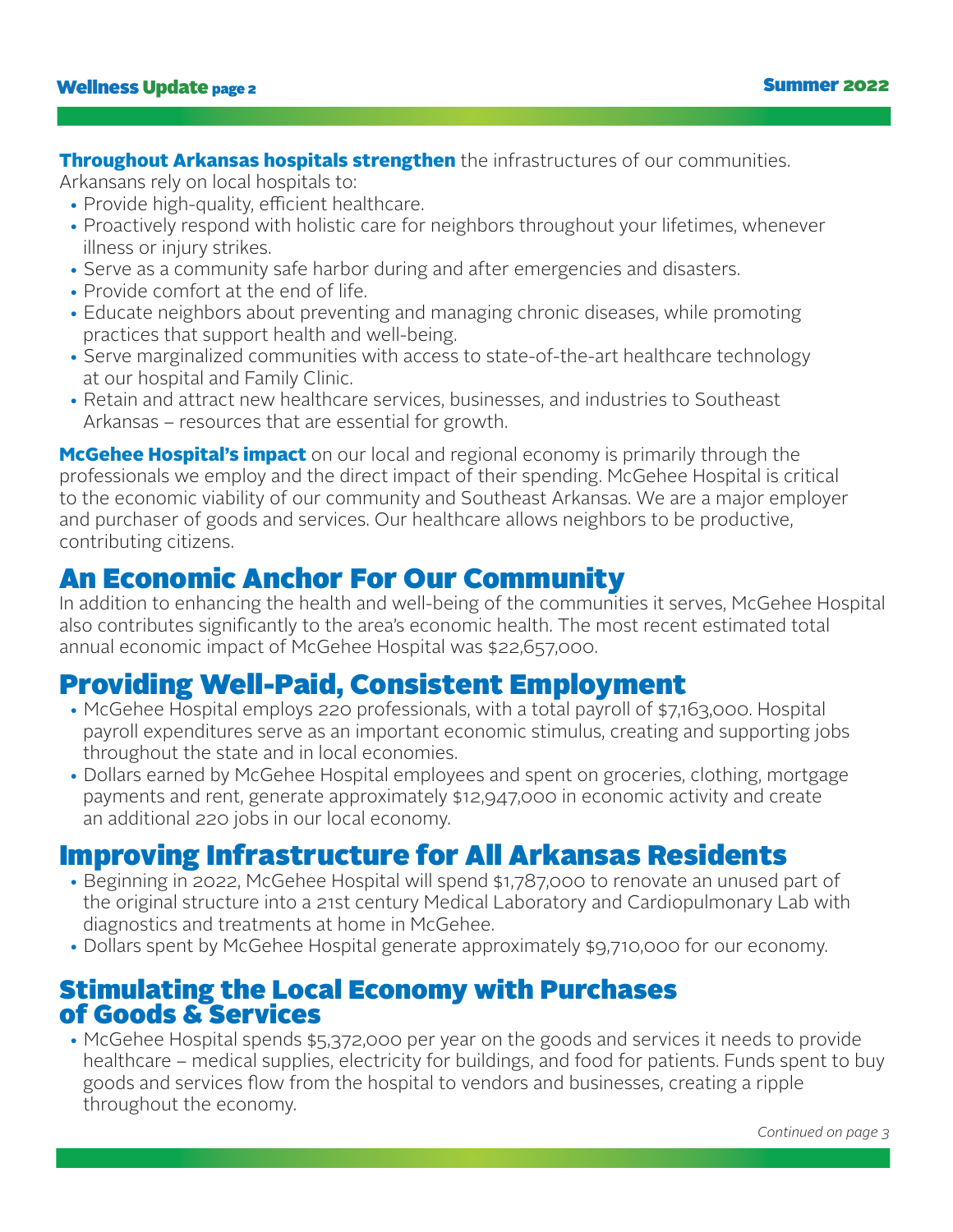### Caring For Our Neighbors

The core contributions McGehee Hospital provided to Southeast Arkansas neighbors in 2021-22 were:

- 194 Inpatient admissions
- 34 Swingbed admissions
- 263 Observation admissions for 8,375 hours of care
- 3,483 Emergency Room visits
- 2,747 McGehee Hospital X-rays with 887 more performed at McGehee Family Clinic
- 1,652 CT Scans
- 323 Ultrasound Scans
- 48,604 McGehee Hospital Medical Lab tests with 887 more at McGehee Family Clinic
- 1,234 Respiratory Tests like Sleep Lab, Pulmonary Function Lab, EKG, EEG & Holter Monitor
- 574 CCM members received 5484 monthly calls totaling 109,680 call-minutes helping CCM members achieve their healthcare goals
- Through testing and screening programs, we can detect medical conditions earlier, support public health efforts by expediting care and lowering your treatment costs. Day-to-day diagnostics and treatments like Infusion Therapy, Sleep Studies and CT Scans detect conditions before they occur by bringing advanced medicine at home in McGehee and Southeast Arkansas.
- McGehee Hospital contributes to vital community initiatives. When the pandemic struck Arkansas, our team put together a COVID-19 Response Task Force that included the McGehee Mayor, McGehee EMS/Fire, Desha County & McGehee Law Enforcement, CB King School, McGehee Schools & UAM-McGehee, ADH-Health Unit & McGehee Boys & Girls Club leadership. The Task Force planned & staffed Covid-19 events for Screening Clinics & Vaccine Clinic, drawing well and serving our friends and neighbors. We produced and posted pandemic videos encouraging masking, handwashing and social distancing.

Your "healthcare heroes" shifted into high gear, moving forward as a statewide example of community intervention and communication. Throughout the pandemic, Desha County has been a leader with low Covid-19 infection rates and Arkansas' lowest hospitalization rates.

### Conclusion

*Hospitals are a key contributor to the quality of life of Arkansas residents, and they play a key role in keeping communities healthy and vibrant; McGehee Hospital does the same for Southeast Arkansas. The data and illustrations contained in this report provide strong evidence that the economic impact of McGehee Hospital on local and state economies* is significant. To continue to attract employers and new residents to *Arkansas, it is critical that Arkansas has thriving hospitals with high-quality health care providers and personal and innovative local healthcare.*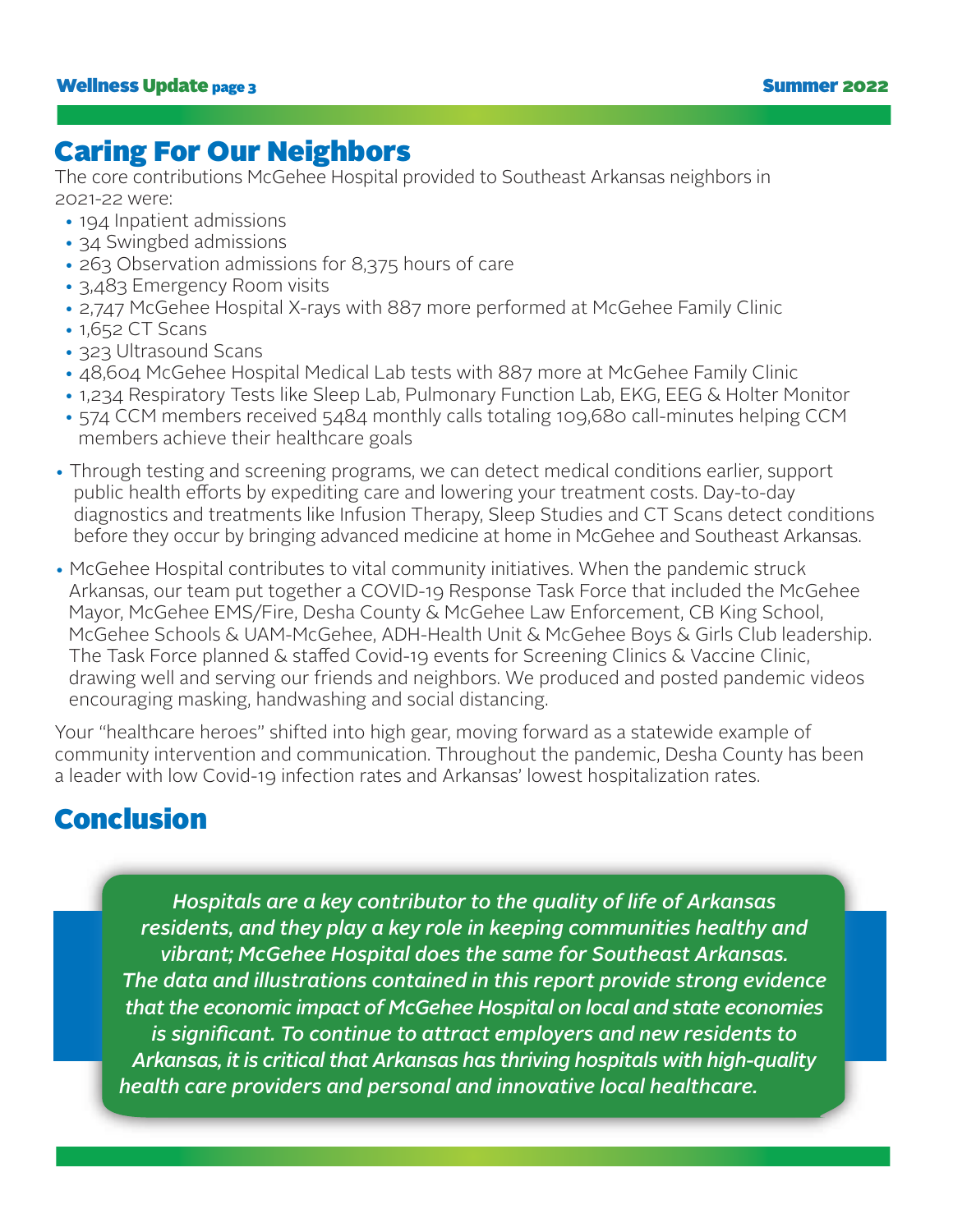## Summer in the Arkansas Delta

## Spring and Summer Allergies

Allergies begin in Desha County in February with tree pollination and grass pollination in the summer. For COPD and asthma suffers, the pollen, mold spores, and poor air quality can actually make your disease worse. They trigger the release of histamine that affects your upper and lower respiratory tracts.

Seasonal allergies are both common and a nuisance. People with COPD and asthma, an episode of seasonal allergies can be more than just a runny nose and sneezing. For some



patients, seasonal allergies trigger exacerbations of your condition that result in hospital stays.

### Education Programs

McGehee Hospital COPD and Asthma education programs educate patients to improve your healthcare outcomes. Patients are reminded to use your prescribed medications and medical devices to ensure you receive the optimal amount of care to reduce flare ups, episodes, and hospitalizations.

### Summer Sleep Challenges

Allergies, colds, and the flu can make sleep uncomfortable and can result in coughing and snoring, making you more restless in our sleep. The Journal of Clinical Sleep Medicine found that the severity of Obstructive Sleep Apnea (OSA) symptoms were correlated with atmospheric pressure. The lower the atmospheric pressure – associated with weather systems – the increase in OSA symptoms. There have also been links made between storms and asthma. Researchers believe that this may be due to an increase in pollen in the air, which may trigger asthmatic symptoms.

The temperature of our surrounding environment is one of the most important factors that influences sleep. Hot temperatures make it harder for the body to shed heat and cool itself. Steamy and humid nights cause people to wake more often during the night, reducing sleep efficiency.

Cooler temperatures make sleep more comfortable; the summer's hot and humid ambient air does the opposite. Feeling hot and sticky is physically uncomfortable, it can prevent your body from settling into deep sleep and reaping the good hormones released in deeper stages of rest.

While you can't prevent allergies or control the weather, you can take steps to help manage your symptoms. Whenever possible, avoid exposure to your allergens. Check your local news for daily pollen counts, and schedule outdoor activities when levels are lower. Monitor the weather to keep track of triggers, such as rain or wind. Wear a mask when working outdoors and wash your clothes once you get back inside.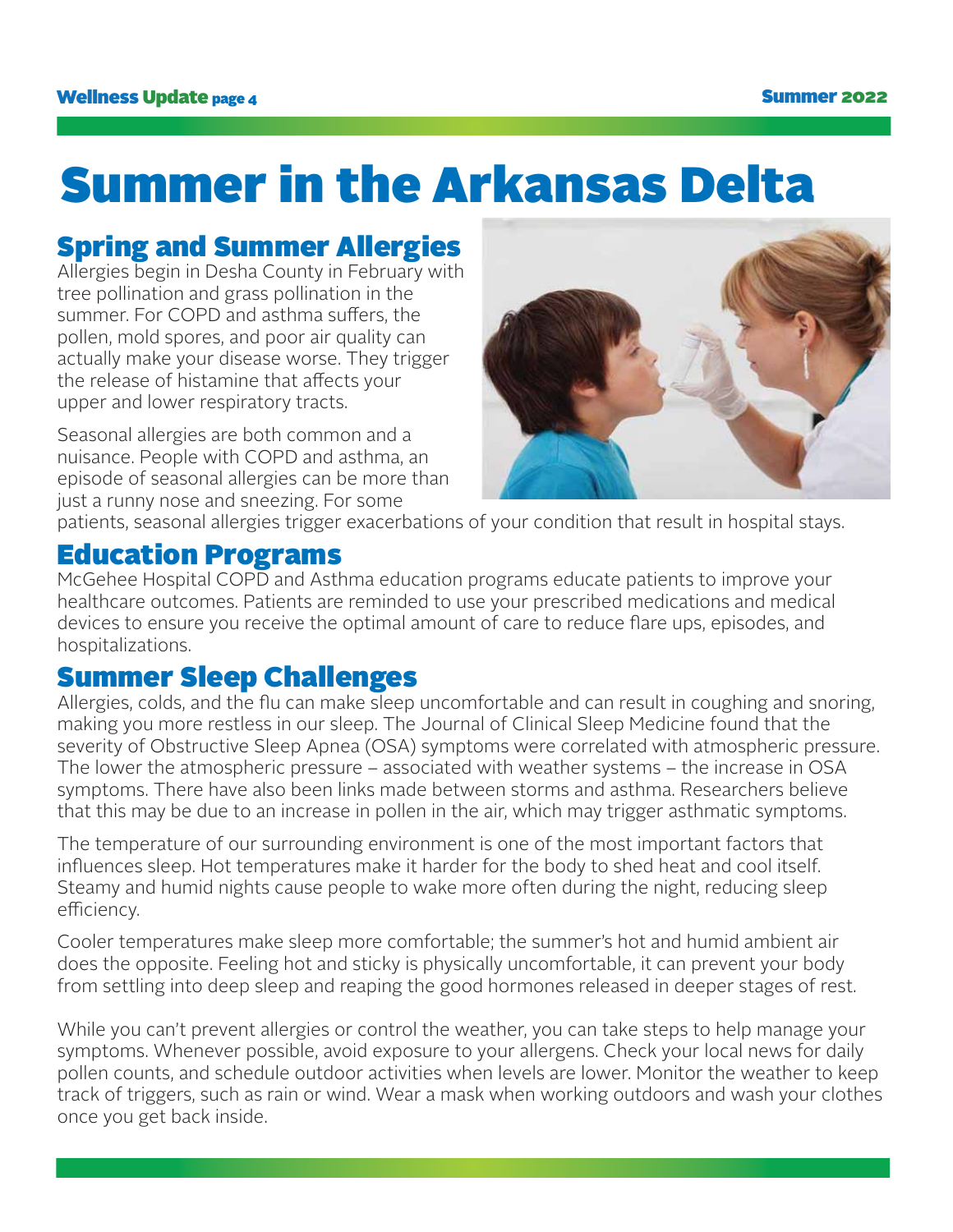#### Wellness Update page 5 Summer 2022



## Holter Heart Monitors

McGehee Hospital Respiratory Department offers services and a wide range of tests. One test is Holter Monitor Recording. Abnormal heart rhythms and other cardiac symptoms can come and go. Monitoring over a period of time captures these events. The Holter Monitor permits your doctor to see your functions over time. The recordings help your doctor determine if your heart is getting enough oxygen or if the electrical impulses in the heart are delayed or early. These irregular impulses may be referred to as arrhythmias or abnormal heart rhythms. If you're already being treated for heart problems, wearing your monitor can help your doctor determine if your medicine is working or if changes need to be made. It can also help to see why you might be experiencing other symptoms of irregular heartbeat, such as dizziness, faintness, or feeling like your heart is racing or skipping a beat.

If you are experiencing any of the above symptoms and have a history of heart related issues, please speak with your provider to determine if you may need Holter Monitor Recording.

## McGehee Family Clinic updates on Chronic Care Management

#### **Chronic Care Management Success**

In the past two years the Chronic Care Management (CCM) team has helped 500 patients work toward their maximum healthcare goals.

Dr. Austin Beatty is the CCM Medical Director. He works closely with the physicians, nurses and CCM team to ensure that all patients and residents with two or more chronic conditions have access to this program to enhance your quality of life.

#### **Why Should I join Chronic Management?**

- If you live with two or more chronic conditions like arthritis, diabetes, depression or high blood pressure, our Chronic Care Management services are just for you.
- CCM provides a personal care plan to manage your chronic conditions.
- Once a month your CCM nurse calls your phone to track your health progress.
- Your private health insurance, Medicare or Medicaid normally cover your CCM services.
- Get control of your health. Live better!
- Chronic disease and conditions are among the most expensive, common and preventable health issues in Arkansas.

#### **How Do I Sign Up?**

- **Call 870.690.4482** or stop by the Family Clinic. Sign up with a CCM Care nurse (Loleta or Ashlie).
- Confirm you have been seen by our Family Clinic doctor within the last year.
- Agree to participate in a 20-minute telephone call each month.

#### If you are not yet a Chronic Care Management Member sign up today!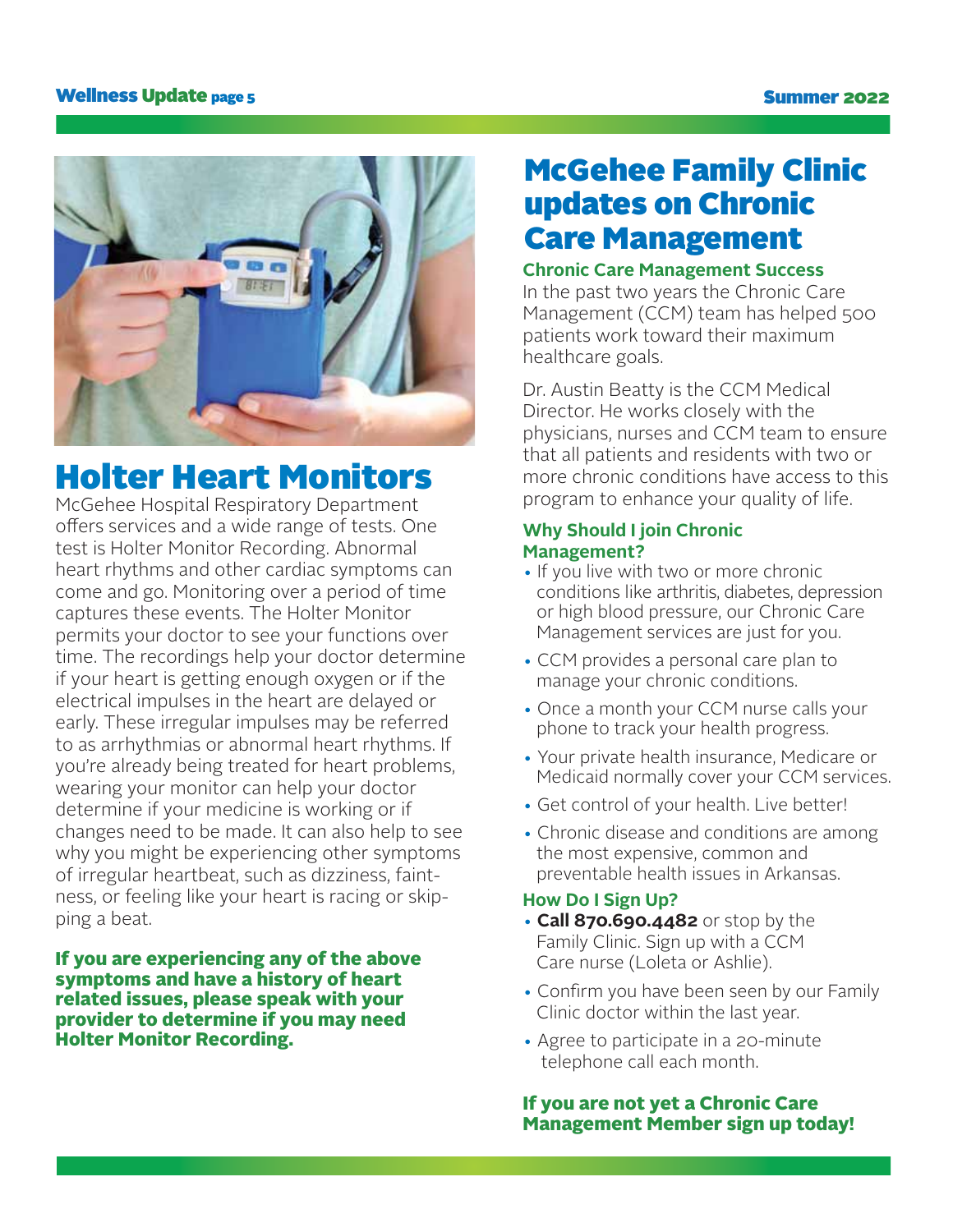#### Wellness Update <sub>page</sub> 6 Summer 2022



## Andy Wargo, **McGehee Hospital** Trustee Honored The renovated

**Trustee Andy Wargo III was one of six recently inducted to the The Arkansas Agriculture Hall of Fame.** He was chosen for leadership and service to the state's largest business sector.

Andrew Wargo III has spent more than 50 years as farm manager for the Baxter Land Company, where he has helped guide a conservation and stewardship plan that is emulated around the country. He has steered a large row-crop farm, gotten in (and out) of the catfish business and managed the farm's cotton gin.

Wargo grew up in Desha County and his parents paid for him to take a private pilot's course from a flight school in Clarksdale, Miss. He earned a degree in agriculture engineering from Arkansas State University and was a member of the ASU Sport Parachute Team that won the National Collegiate Championships in 1964.

After spending time as a flight instructor in Mississippi, Wargo returned to Arkansas and worked as an ag teacher (one year), principal (two years) and superintendent (one year) at Desha Central, his alma mater. He then was approached by the Bill Baxter about working for the Baxter Land Company.

His list of activities and involvement is meaningful. He is a board member of the Delta Conservation Demonstration Center, president of the Arkansas Watershed Coalition, on the Boeuf-Tensas Regional Irrigation Water Distribution Board, the McGehee-Desha County Hospital Board of Governors, the Desha County Soil Conservation District board, president of Delta Crop Management, on the Advisory Committee for Stapl Cotn Cooperative, the NRCS State Technical Committee, the UA Discovery Farm committee, the Arkansas State Water Plan committee, and theLower Mississippi River Initiative.

Wargo was elected to the Conservation Hall of Fame in 2016.



## Clinical Lab benefits you

McGehee Hospital was awarded a \$1 million USDA grant to renovate and expand its Clinical Lab. This transformational change will simplify access to the hospital lab and assure patients and staff of healthful, welcoming and comfortable conditions. The renovated hospital lab area assures patients of three benefits:

- Access will be easier and more convenient for your tests.
- The lab will be confidential, secure, comfortable and welcoming.
- Test results should be available during your provider visit.

The Lab staff will have more workspace that meets safety and health requirements. This new workspace enables the staff to evaluate tests in a timelier manner.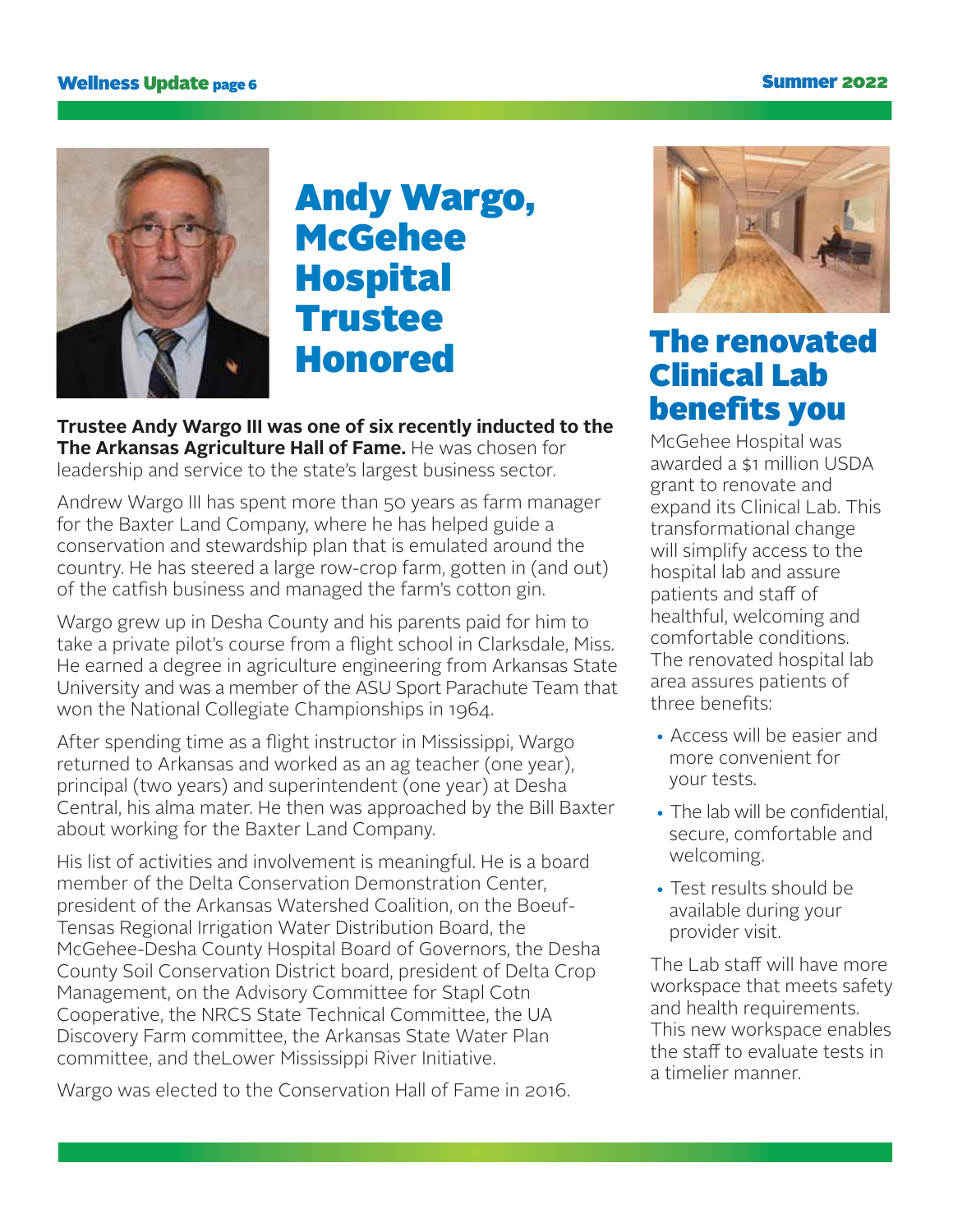#### Wellness Update page 7

#### Summer 2022

## Grilled Shrimp Skewers



These grilled shrimp skewers have a very short ingredient list: most of what you'll need are spices. Here's what you need to make this grilled shrimp summer dinner:

#### **Ingredients**

Large shrimp, tail on! Find large shrimp that's peeled with the tail .You can use fresh or frozen Shrimp seasoning blend: smoked paprika, garlic powder, onion powder, and celery seed Olive oil

**Salt** Wooden skewers

### **Tips for grilling with skewers!**

Use wooden skewers. On metal skewers, the shrimp can tend to spin on them which makes them hard to flip. With wooden skewers, the shrimp stays solidly in place. You'll need to soak the skewers about 20 minutes so they don't burn on the grill.

**Thread the shrimp on** and make them just touch. This also helps to minimize spinning and keep the shrimp in place.

Alternate directions of the tails. This makes them look great.

#### **Here are the basic steps**

Preheat a grill to medium high heat: 375 to 450 degrees Fahrenheit.

Soak the skewers! Make sure to soak once you start preheating: this should make for just enough soak time (15 to 20 minutes).

Season the shrimp. Pat the shrimp dry, add olive oil and the shrimp seasoning.

Thread on skewers. Use the notes above for best practices on skewering technique.

Grill 1 to 2 minutes per side. That's it!



## Covid Vaccination Recommendations

Your McGehee Hospital trustees and sta encourage you to update your Covid inoculations and boosters. Parents should use the summer school recess to schedule your children's vaccination. Watch for details on the approval of vaccinations for children under age 5.

The Food and Drug Administration (FDA) approved the vaccination and boosting of children ages 5 to 11 and for all Americans 12 and older. Those with chronic conditions are recommended to have a second booster.

Vaccinations are available for free at your neighborhood pharmacy.

## Wellness Update Newsletter Partner Network

Your **Wellness Update** newsletter can be available to your friends and family. McGehee Hospital partners with City of McGehee, McGehee Chamber of Commerce, McGehee Boys & Girls Club, Times-News, CB King School and Clearwater Paper to ensure that the entire community is aware of the healthcare opportunities available to them.